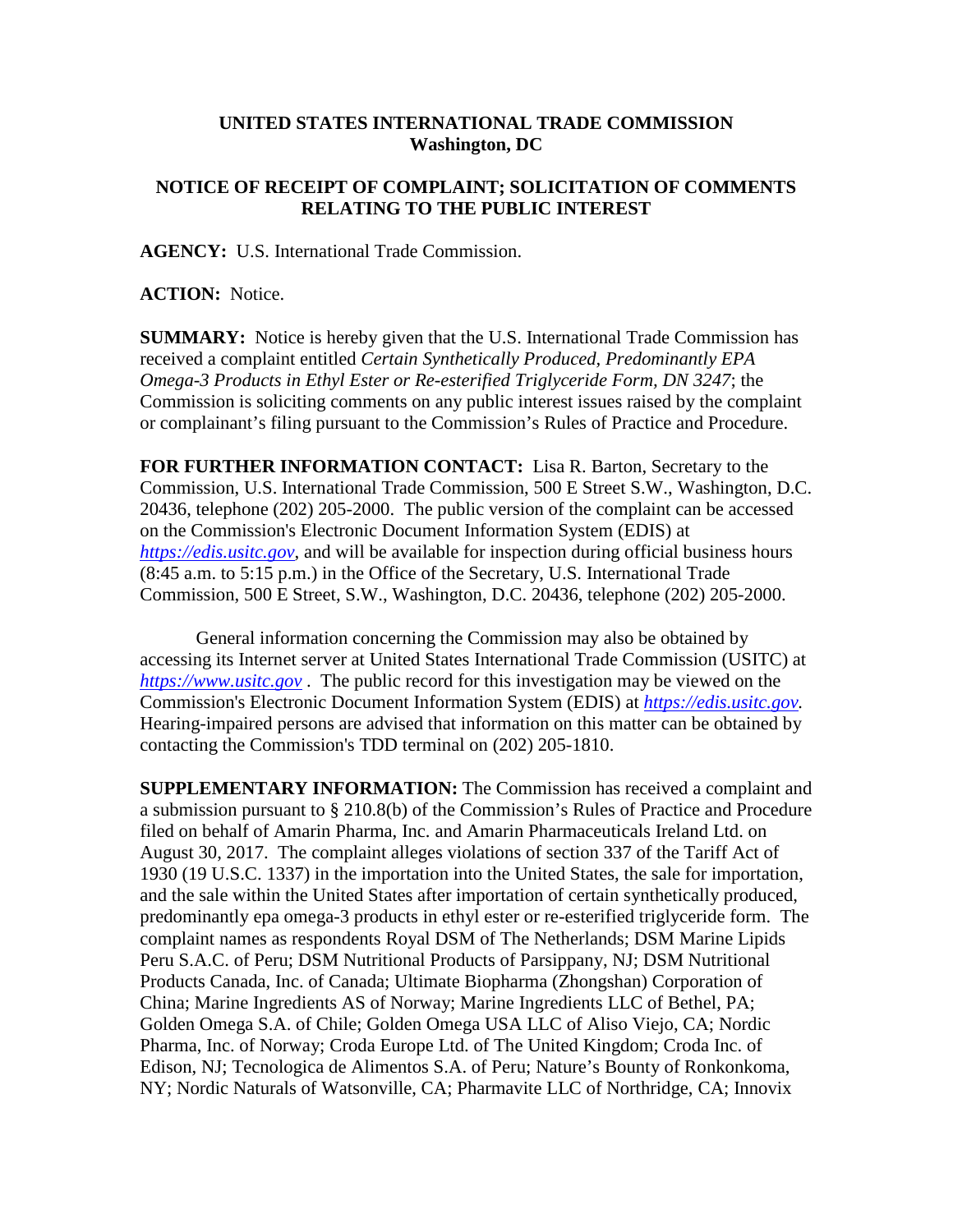Pharma Inc. of Calabasas, CA and J.R. Carlson Laboratories, Inc. of Arlington Heights, IL. The complainant requests that the Commission issue a general exclusion order, a limited exclusion order, a cease and desist order, and impose a bond upon respondents' alleged infringing articles during the 60-day Presidential review period pursuant to 19 U.S.C. 1337(j).

Proposed respondents, other interested parties, and members of the public are invited to file comments, not to exceed five (5) pages in length, inclusive of attachments, on any public interest issues raised by the complaint or § 210.8(b) filing. Comments should address whether issuance of the relief specifically requested by the complainant in this investigation would affect the public health and welfare in the United States, competitive conditions in the United States economy, the production of like or directly competitive articles in the United States, or United States consumers.

In particular, the Commission is interested in comments that:

- (i) explain how the articles potentially subject to the requested remedial orders are used in the United States;
- (ii) identify any public health, safety, or welfare concerns in the United States relating to the requested remedial orders;
- (iii) identify like or directly competitive articles that complainant, its licensees, or third parties make in the United States which could replace the subject articles if they were to be excluded;
- (iv) indicate whether complainant, complainant's licensees, and/or third party suppliers have the capacity to replace the volume of articles potentially subject to the requested exclusion order and/or a cease and desist order within a commercially reasonable time; and
- (v) explain how the requested remedial orders would impact United States consumers.

Written submissions must be filed no later than by close of business, eight calendar days after the date of publication of this notice in the *Federal Register*. There will be further opportunities for comment on the public interest after the issuance of any final initial determination in this investigation.

Persons filing written submissions must file the original document electronically on or before the deadlines stated above and submit 8 true paper copies to the Office of the Secretary by noon the next day pursuant to  $\S 210.4(f)$  of the Commission's Rules of Practice and Procedure (19 CFR 210.4(f)). Submissions should refer to the docket number ("Docket No. 3247") in a prominent place on the cover page and/or the first